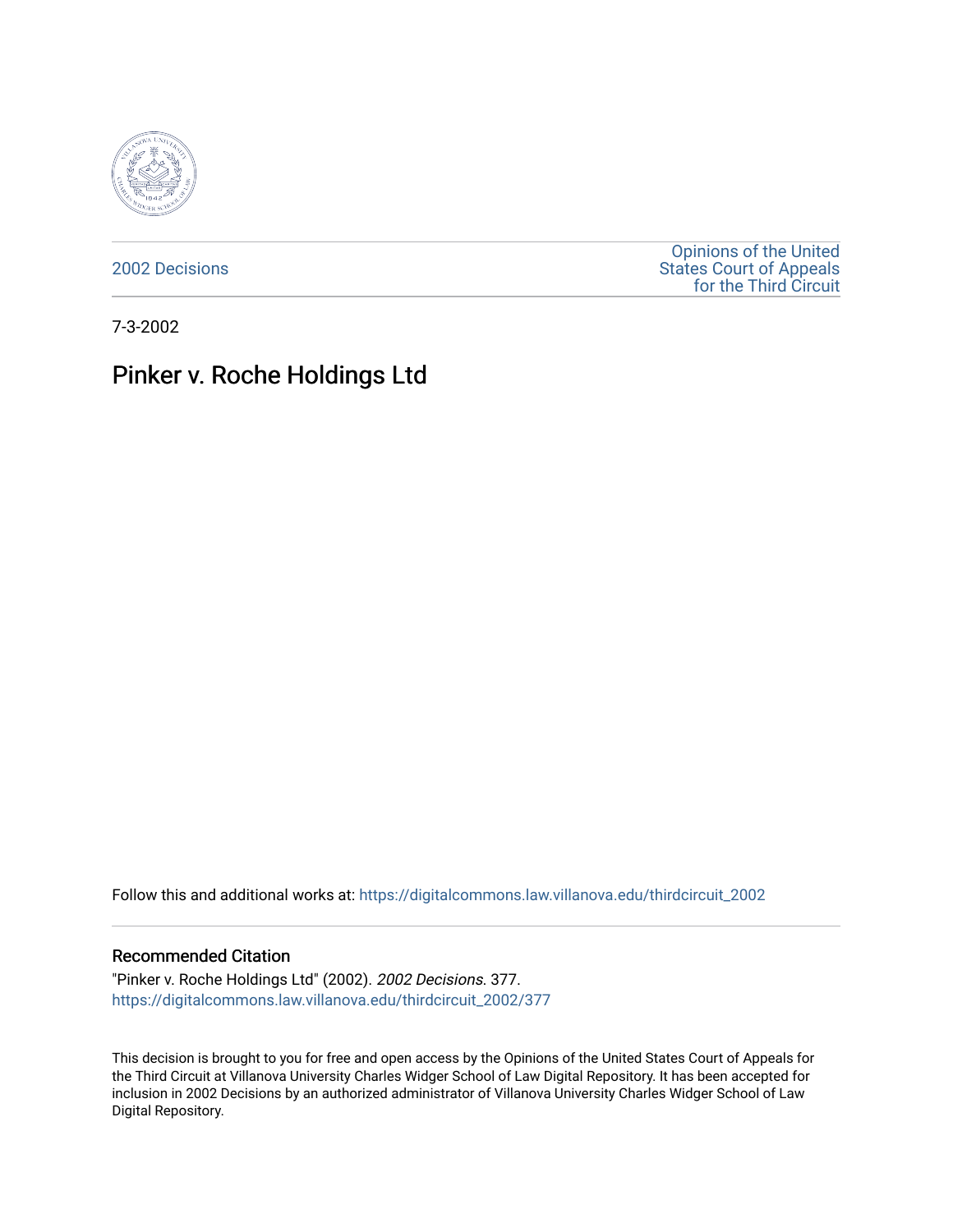#### IN THE UNITED STATES COURT OF APPEALS FOR THE THIRD CIRCUIT

Nos. 00-4318 and 01-1562 \_\_\_\_\_\_\_\_\_\_\_\_\_\_\_

HAROLD PINKER, individually and on behalf of all others similarly situtated

v.

#### ROCHE HOLDINGS LTD.

Harold Pinker, Appellant \_\_\_\_\_\_\_\_\_\_\_\_\_\_\_\_\_\_\_\_\_\_\_\_\_\_\_\_\_\_\_\_\_\_\_\_\_\_\_

On Appeal From the United States District Court For the District of New Jersey (D.C. Civ. No. 99-cv-05627) District Judge: Honorable John W. Bissell, Chief Judge

Argued: November 7, 2001

\_\_\_\_\_\_\_\_\_\_\_\_\_\_\_\_\_\_\_\_\_\_\_\_\_\_\_\_\_\_\_\_\_\_\_\_\_\_\_\_\_

Before: BECKER, Chief Judge, McKEE, and RENDELL, Circuit Judges.

(Opinion Filed May 30, 2002)

### ORDER AMENDING OPINION \_\_\_\_\_\_\_\_\_\_\_\_\_\_\_\_\_\_\_\_\_\_\_\_\_\_\_\_

\_\_\_\_\_\_\_\_\_\_\_\_\_\_\_\_\_\_\_\_\_\_\_\_

The slip opinion in the above case filed May 30, 2002 is amended as follows:

1. On page 9, third line from the bottom, change the word "decisions" to "opinions."